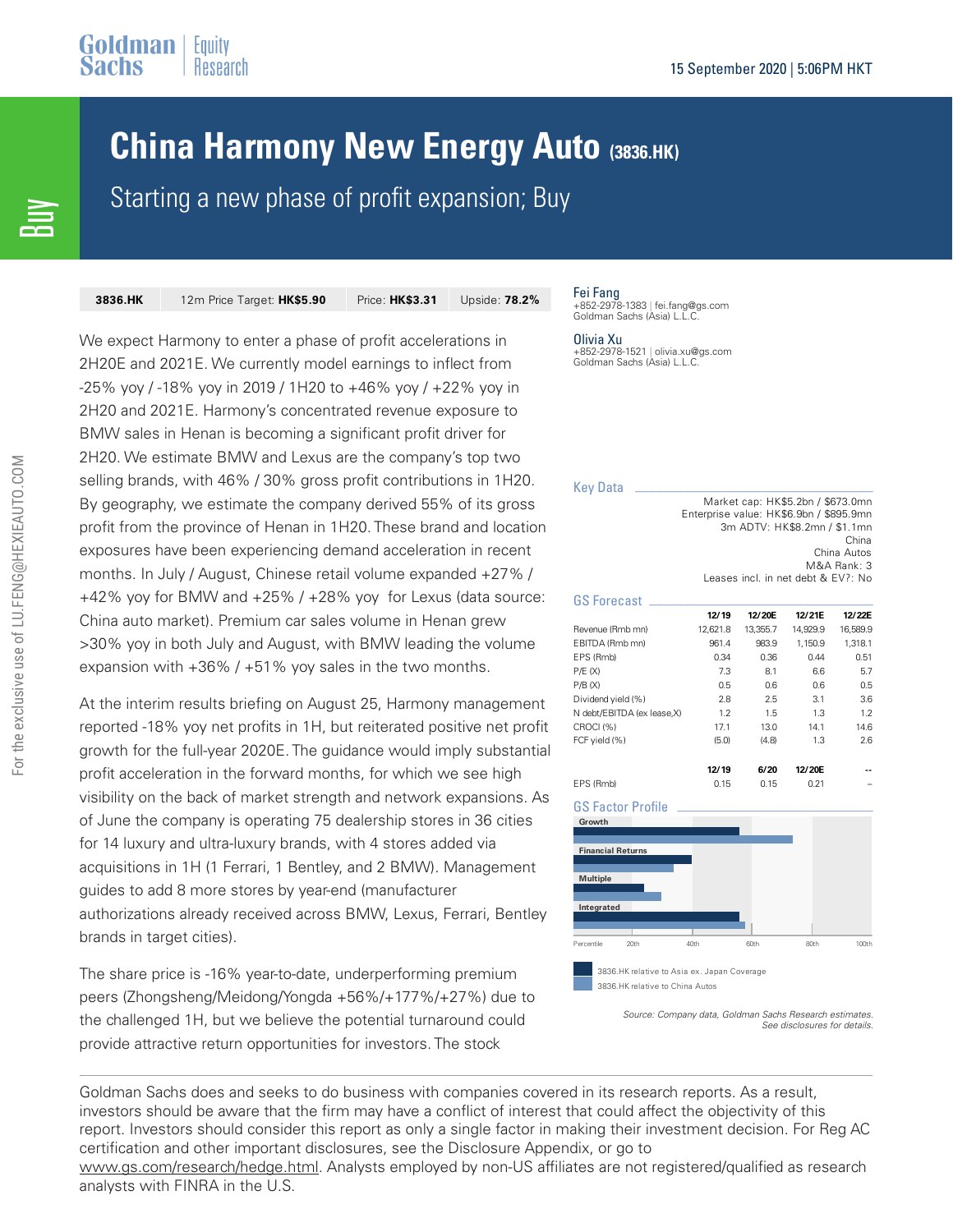## **China Harmony New Energy Auto (3836.HK)**

Buy Rating since Sep 2, 2019

#### Ratios & Valuation \_\_\_\_\_\_\_\_\_\_\_\_\_\_\_\_\_\_\_\_\_\_\_\_\_\_\_\_\_\_\_\_\_\_\_\_\_\_\_

|                                     | 12/19   | 12/20E  | 12/21E  | 12/22E   |
|-------------------------------------|---------|---------|---------|----------|
| P/E(X)                              | 7.3     | 8.1     | 6.6     | 5.7      |
| P/B(X)                              | 0.5     | 0.6     | 0.6     | 0.5      |
| FCF yield (%)                       | (5.0)   | (4.8)   | 1.3     | 2.6      |
| EV/EBITDAR (X)                      | 5.1     | 6.2     | 5.4     | 4.7      |
| EV/EBITDA (excl. leases) (X)        | 5.1     | 6.2     | 5.4     | 4.7      |
| CROCI (%)                           | 17.1    | 13.0    | 14.1    | 14.6     |
| ROE (%)                             | 7.3     | 7.6     | 8.7     | 9.4      |
| Net debt/equity (%)                 | 15.5    | 18.9    | 18.6    | 17.7     |
| Net debt/equity (excl. leases) (%)  | 15.5    | 18.9    | 18.6    | 17.7     |
| Interest cover (X)                  | 7.3     | 8.2     | 9.8     | 11.3     |
| Days inventory outst, sales         | 34.5    | 35.5    | 34.6    | 34.7     |
| Receivable days                     | 3.7     | 3.7     | 3.3     | 3.0      |
| Days payable outstanding            | 4.0     | 3.5     | 3.1     | 2.8      |
| DuPont ROE (%)                      | 7.0     | 7.3     | 8.3     | 9.0      |
| Turnover (X)                        | 1.1     | 1.2     | 1.2     | 1.3      |
| Leverage (X)                        | 1.6     | 1.5     | 1.4     | 1.4      |
| Gross cash invested (ex cash) (Rmb) | 6,037.2 | 6,402.8 | 7,036.9 | 7,723.7  |
| Average capital employed (Rmb)      | 8,182.9 | 8,849.0 | 9,559.8 | 10,220.3 |
| BVPS (Rmb)                          | 4.80    | 4.91    | 5.26    | 5.67     |
|                                     |         |         |         |          |

#### Growth & Margins (%) \_\_\_\_\_\_\_\_\_\_\_\_\_\_\_\_\_\_\_\_\_\_\_\_\_\_\_\_\_\_\_\_\_\_\_\_

|                      | 12/19  | 12/20E | 12/21E | 12/22E |
|----------------------|--------|--------|--------|--------|
| Total revenue growth | 18.6   | 5.8    | 11.8   | 11.1   |
| EBITDA growth        | (15.2) | 2.3    | 17.0   | 14.5   |
| EPS growth           | (24.2) | 6.2    | 22.3   | 16.7   |
| DPS growth           | (32.2) | 6.2    | 22.3   | 16.7   |
| EBIT margin          | 6.4    | 6.1    | 6.5    | 6.8    |
| EBITDA margin        | 7.6    | 7.4    | 7.7    | 7.9    |
| Net income margin    | 4.1    | 4.2    | 4.6    | 4.9    |
|                      |        |        |        |        |



Source: FactSet. Price as of 14 Sep 2020 close.

|  |  | China Harmony New Energy Auto (3836.HK) |
|--|--|-----------------------------------------|
|--|--|-----------------------------------------|

| Income Statement (Rmb mn)                                 |                        |                         |                         |                    |
|-----------------------------------------------------------|------------------------|-------------------------|-------------------------|--------------------|
|                                                           | 12/19                  | 12/20E                  | 12/21E                  | 12/22E<br>16,589.9 |
| Total revenue<br>Cost of goods sold                       | 12,621.8<br>(11,534.7) | 13,355.7<br>(12, 190.6) | 14,929.9<br>(13, 550.3) | (15,028.4)         |
| SG&A                                                      | (814.6)                | (845.4)                 | (923.4)                 | (1,008.5)          |
| R&D                                                       |                        |                         |                         |                    |
| Other operating inc./(exp.)                               | 530.6                  | 499.9                   | 520.0                   | 573.8              |
| <b>EBITDA</b>                                             | 961.4                  | 983.9                   | 1,150.9                 | 1,318.1            |
| Depreciation & amortization                               | (158.4)                | (164.2)                 | (174.6)                 | (191.3)            |
| <b>EBIT</b>                                               | 803.0                  | 819.6                   | 976.3                   | 1,126.8            |
| Net interest inc./(exp.)                                  | (110.0)                | (100.0)                 | (100.0)                 | (100.0)            |
| Income/(loss) from associates                             | (20.1)                 | 0.0                     | 0.0                     |                    |
| Pre-tax profit                                            | 672.9                  | 719.6                   | 876.3                   | 1,026.8            |
| Provision for taxes                                       | (146.8)                | (140.3)                 | (170.9)                 | (205.4)            |
| Minority interest                                         | (12.7)                 | (12.7)                  | (12.7)                  | (12.7)             |
| Preferred dividends<br>Net inc. (pre-exceptionals)        | 513.3                  | 566.6                   | 692.7                   | 808.7              |
| Post-tax exceptionals                                     |                        |                         |                         |                    |
| Net inc. (post-exceptionals)                              | 513.3                  | 566.6                   | 692.7                   | 808.7              |
| EPS (basic, pre-except) (Rmb)                             | 0.34                   | 0.36                    | 0.44                    | 0.51               |
| EPS (diluted, pre-except) (Rmb)                           | 0.34                   | 0.36                    | 0.44                    | 0.51               |
| EPS (basic, post-except) (Rmb)                            | 0.34                   | 0.36                    | 0.44                    | 0.51               |
| EPS (diluted, post-except) (Rmb)                          | 0.34                   | 0.36                    | 0.44                    | 0.51               |
| DPS (Rmb)                                                 | 0.07                   | 0.07                    | 0.09                    | 0.10               |
| Div. payout ratio (%)                                     | 20.3                   | 20.3                    | 20.3                    | 20.3               |
| <b>Balance Sheet (Rmb mn)</b>                             |                        |                         |                         |                    |
|                                                           | 12/19                  | 12/20E                  | 12/21E                  | 12/22E             |
| Cash & cash equivalents                                   | 1,362.1                | 1,026.0                 | 944.2                   | 902.0              |
| Accounts receivable                                       | 134.9                  | 134.9                   | 134.9                   | 134.9              |
| Inventory                                                 | 1,261.9                | 1,335.2                 | 1,492.6                 | 1,658.6            |
| Other current assets                                      | 2,789.3                | 2,963.8                 | 3,278.7                 | 3,610.7            |
| <b>Total current assets</b>                               | 5,548.1                | 5,460.0                 | 5,850.3                 | 6,306.1            |
| Net PP&E                                                  | 2,691.1                | 2,860.7                 | 3,134.0                 | 3,440.4            |
| Net intangibles                                           | 156.5                  | 156.5                   | 156.5                   | 156.5              |
| Total investments                                         | 13.0                   | 13.0                    | 13.0                    | 13.0               |
| Other long-term assets                                    | 3,014.0                | 2,895.6                 | 2,895.6                 | 2,895.6            |
| <b>Total assets</b>                                       | 11,422.6               | 11,385.8                | 12,049.4                | 12,811.6           |
| Accounts payable                                          | 115.5                  | 115.5                   | 115.5                   | 115.5              |
| Short-term debt                                           | 2,493.7                | 2,493.7                 | 2,493.7                 | 2,493.7            |
| Short-term lease liabilities<br>Other current liabilities | 893.8                  | 945.7                   | 1,057.2                 | 1,174.7            |
| <b>Total current liabilities</b>                          | 3,533.4                | 3,555.0                 | 3,666.4                 | 3,784.0            |
| Long-term debt                                            |                        |                         |                         |                    |
| Long-term lease liabilities                               |                        |                         |                         |                    |
| Other long-term liabilities                               | 565.7                  | 55.6                    | 55.6                    | 55.6               |
| <b>Total long-term liabilities</b>                        | 565.7                  | 55.6                    | 55.6                    | 55.6               |
| <b>Total liabilities</b>                                  | 4.099.1                | 3,610.6                 | 3,722.1                 | 3,839.6            |
| Preferred shares                                          | ۰                      | $\qquad \qquad -$       | -                       | -                  |
| Total common equity                                       | 7,270.3                | 7,722.0                 | 8,274.1                 | 8,918.8            |
| <b>Minority interest</b>                                  | 53.2                   | 53.2                    | 53.2                    | 53.2               |
| <b>Total liabilities &amp; equity</b>                     | 11,422.6               | 11,385.8                | 12,049.4                | 12,811.6           |
| Net debt, adjusted                                        | 1,131.6                | 1,467.7                 | 1,549.5                 | 1,591.7            |
| Cash Flow (Rmb mn)                                        |                        |                         |                         |                    |
|                                                           | 12/19                  | 12/20E                  | 12/21E                  | 12/22E             |
| Net income                                                | 513.3                  | 566.6                   | 692.7                   | 808.7              |
| D&A add-back                                              | 158.4                  | 164.2                   | 174.6                   | 191.3              |
| Minority interest add-back                                |                        |                         | -                       |                    |
| Net (inc)/dec working capital                             | (608.1)                | (618.0)                 | (360.7)                 | (380.4)            |
| Other operating cash flow                                 | 172.3                  | 0.0                     | 0.0                     |                    |
| Cash flow from operations                                 | 235.9                  | 112.8                   | 506.5                   | 619.6              |
| Capital expenditures                                      | (426.0)                | (333.9)                 | (447.9)                 | (497.7)            |
| Acquisitions                                              |                        |                         |                         |                    |
| Divestitures                                              | 106.2                  | ÷,                      | $\qquad \qquad -$       |                    |
| Others                                                    | 47.3                   | 0.0                     | 0.0                     |                    |
| Cash flow from investing                                  | (272.5)                | (333.9)                 | (447.9)                 | (497.7)            |
|                                                           |                        |                         |                         |                    |
| Repayment of lease liabilities                            |                        |                         |                         |                    |
| Dividends paid (common & pref)                            | (156.1)                | (114.9)                 | (140.5)                 | (164.1)            |
| Inc/(dec) in debt                                         | 356.1                  |                         |                         |                    |
| Other financing cash flows                                | 50.4<br>250.4          | 0.0                     | 0.0                     | 0.0                |
| Cash flow from financing<br><b>Total cash flow</b>        | 213.8                  | (114.9)<br>(336.0)      | (140.5)<br>(81.9)       | (164.1)<br>(42.2)  |
| Free cash flow                                            | (190.1)                | (221.1)                 | 58.7                    | 121.9              |
|                                                           |                        |                         |                         |                    |

Source: Company data, Goldman Sachs Research estimates.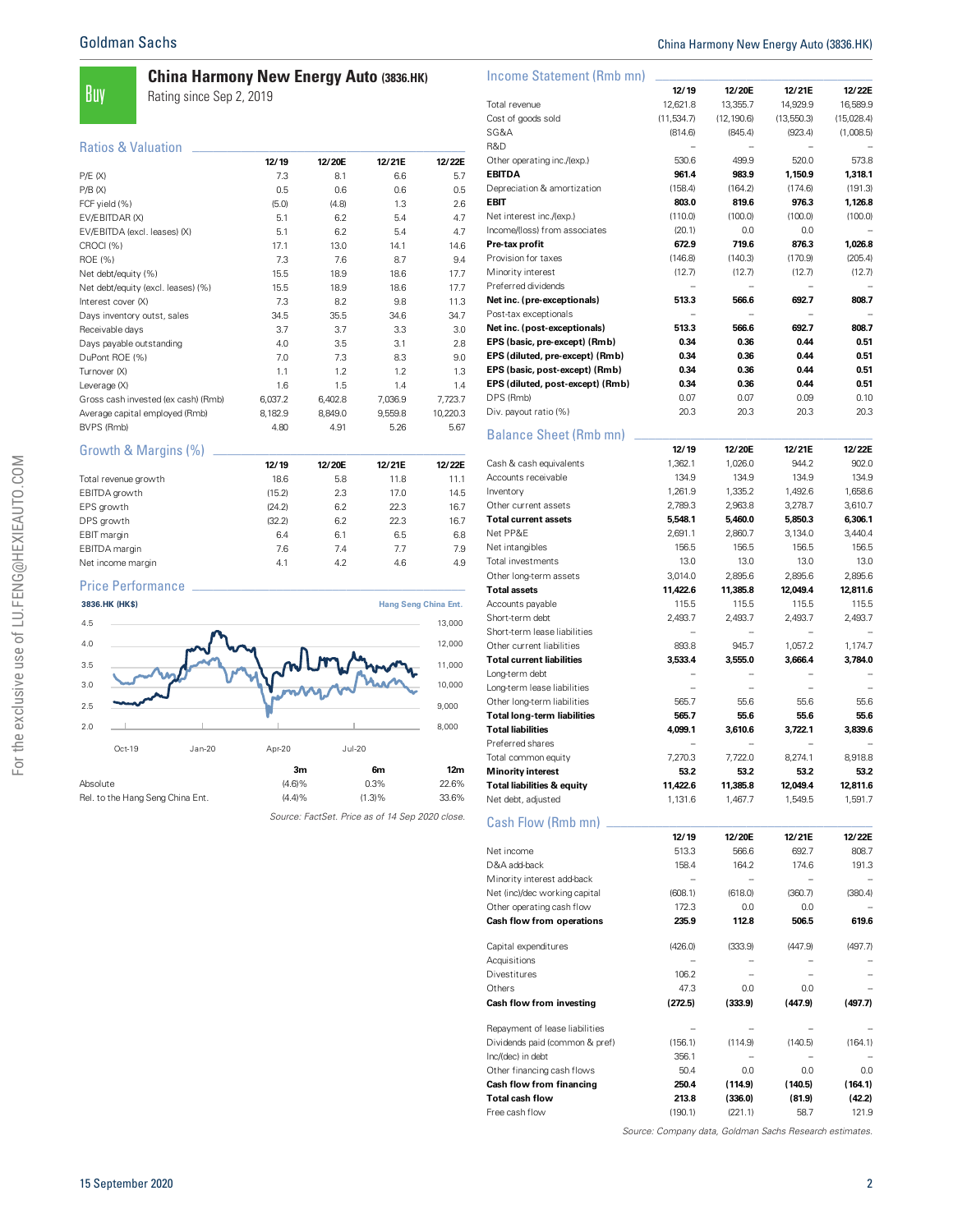currently trades at 7x 2021E P/E, compared to Zhongsheng/Meidong/Yongda at 14x/28x/8x. Harmony's average market cap per dealership store is at US\$9mn, a considerable discount to Zhongsheng/Meidong/Yongda at US\$39mn/69mn/10mn despite a robust balance sheet (gearing ratio at an industry-low 36.5% in 1H20 / -3.4pp yoy).

#### **Exhibit 1: Valuation comps on luxury dealerships**

|         |            |                               | P/E   |       |       | <b>EV/EBITDA</b> |       |       |                                         |                                            |
|---------|------------|-------------------------------|-------|-------|-------|------------------|-------|-------|-----------------------------------------|--------------------------------------------|
|         |            | <b>Market Cap</b><br>(US\$mn) | 2019  | 2020E | 2021E | 2019             | 2020E | 2021E | <b>Number</b><br>of stores<br>(by 1H20) | <b>Market cap</b><br>per store<br>(US\$mm) |
| 0881.HK | Zhongsheng | 14,211                        | 22.3X | 18.4X | 14.1X | 12.5X            | 11.4X | 9.1X  | 365                                     | 39                                         |
| 1268.HK | Meidong    | 4.115                         | 52.6X | 41.6X | 27.8X | 27.6X            | 23.2X | 16.3X | 60                                      | 69                                         |
| 3669.HK | Yongda     | 2,114                         | 10.1X | 9.7X  | 7.7X  | 7.3X             | 7.1X  | 6.0X  | 207                                     | 10                                         |
| 3836.HK | Harmony    | 673                           | 8.9X  | 8.4X  | 6.8X  | 5.9X             | 6.2X  | 5.4X  | 75                                      | 9                                          |

Source: Company data, Thomson Reuters

Reiterate Buy rating. Our 12-month target price of HK\$5.90 is based on 15x 2020E P/E, implying 78% upside. Risks: Lower car volumes on macro/trade headwinds, policy overhang, and price competition among luxury.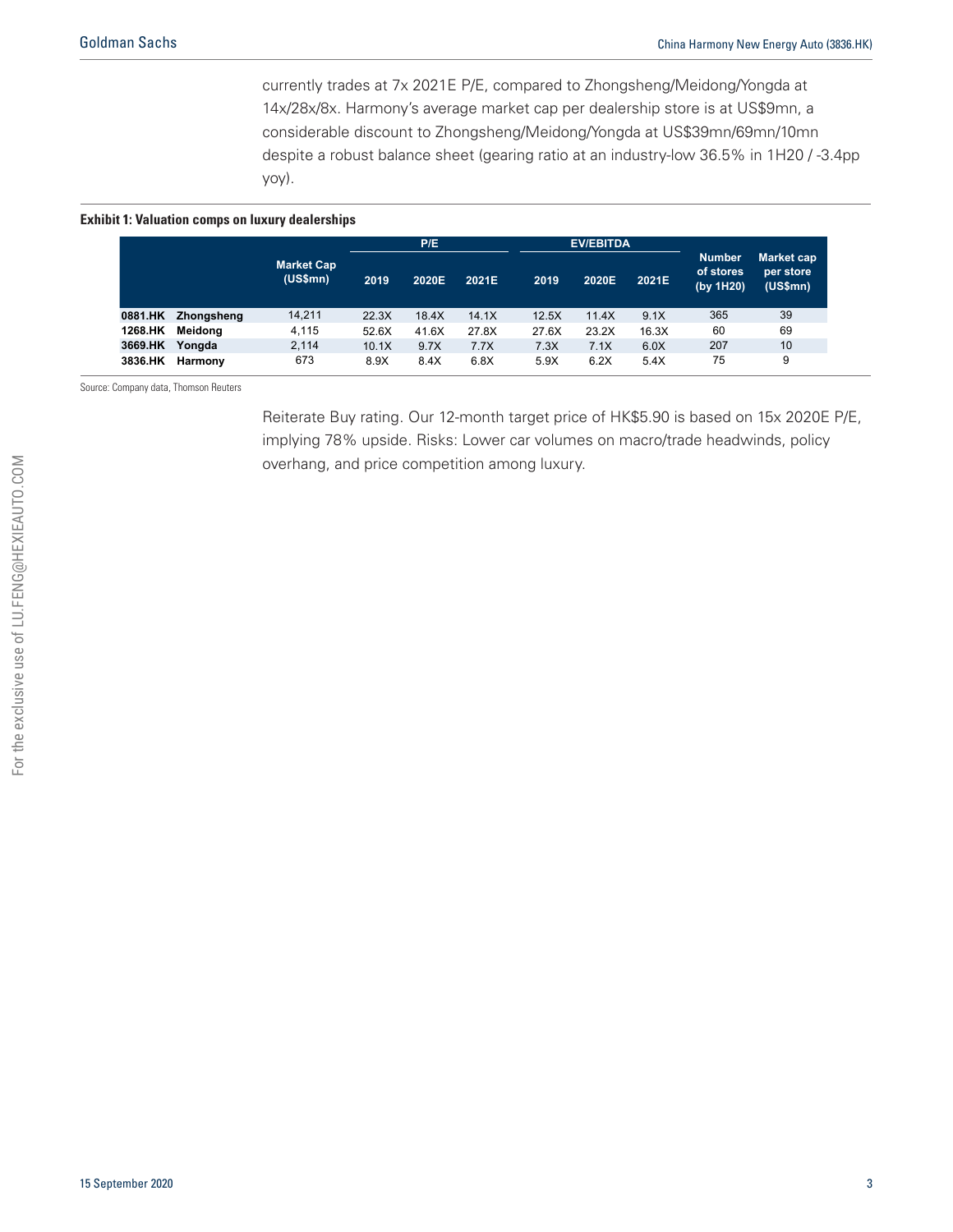## Disclosure Appendix

## **Reg AC**

I, Fei Fang, hereby certify that all of the views expressed in this report accurately reflect my personal views about the subject company or companies and its or their securities. I also certify that no part of my compensation was, is or will be, directly or indirectly, related to the specific recommendations or views expressed in this report.

Unless otherwise stated, the individuals listed on the cover page of this report are analysts in Goldman Sachs' Global Investment Research division.

## **GS Factor Profile**

The Goldman Sachs Factor Profile provides investment context for a stock by comparing key attributes to the market (i.e. our coverage universe) and its sector peers. The four key attributes depicted are: Growth, Financial Returns, Multiple (e.g. valuation) and Integrated (a composite of Growth, Financial Returns and Multiple). Growth, Financial Returns and Multiple are calculated by using normalized ranks for specific metrics for each stock. The normalized ranks for the metrics are then averaged and converted into percentiles for the relevant attribute. The precise calculation of each metric may vary depending on the fiscal year, industry and region, but the standard approach is as follows:

Growth is based on a stock's forward-looking sales growth, EBITDA growth and EPS growth (for financial stocks, only EPS and sales growth), with a higher percentile indicating a higher growth company. **Financial Returns** is based on a stock's forward-looking ROE, ROCE and CROCI (for financial stocks, only ROE), with a higher percentile indicating a company with higher financial returns. **Multiple** is based on a stock's forward-looking P/E, P/B, price/dividend (P/D), EV/EBITDA, EV/FCF and EV/Debt Adjusted Cash Flow (DACF) (for financial stocks, only P/E, P/B and P/D), with a higher percentile indicating a stock trading at a higher multiple. The **Integrated** percentile is calculated as the average of the Growth percentile, Financial Returns percentile and (100% - Multiple percentile).

Financial Returns and Multiple use the Goldman Sachs analyst forecasts at the fiscal year-end at least three quarters in the future. Growth uses inputs for the fiscal year at least seven quarters in the future compared with the year at least three quarters in the future (on a per-share basis for all metrics).

For a more detailed description of how we calculate the GS Factor Profile, please contact your GS representative.

#### **M&A Rank**

Across our global coverage, we examine stocks using an M&A framework, considering both qualitative factors and quantitative factors (which may vary across sectors and regions) to incorporate the potential that certain companies could be acquired. We then assign a M&A rank as a means of scoring companies under our rated coverage from 1 to 3, with 1 representing high (30%-50%) probability of the company becoming an acquisition target, 2 representing medium (15%-30%) probability and 3 representing low (0%-15%) probability. For companies ranked 1 or 2, in line with our standard departmental guidelines we incorporate an M&A component into our target price. M&A rank of 3 is considered immaterial and therefore does not factor into our price target, and may or may not be discussed in research.

## **Quantum**

Quantum is Goldman Sachs' proprietary database providing access to detailed financial statement histories, forecasts and ratios. It can be used for in-depth analysis of a single company, or to make comparisons between companies in different sectors and markets.

## **Disclosures**

#### **The rating(s) for China Harmony New Energy Auto is/are relative to the other companies in its/their coverage**

#### **universe:**

BAIC Motor Co, BYD Co. (A), BYD Co. (H), Brilliance China Automotive, CATL, China Grand Auto, China Harmony New Energy Auto, Chongqing Changan Auto, Dongfeng Motor, Fuyao Glass Industry Group (A), Fuyao Glass Industry Group (H), Geely Automobile Holdings, Grand Baoxin Auto Group, Great Wall Motor Co. (H), Great Wall Motor Co.(A), Guangzhou Automobile Group (A), Guangzhou Automobile Group (H), Huayu Automotive Systems, Joyson Electronics, Li Auto Inc., MeiDong Auto, Minth Group, NIO Inc., Nexteer Automotive Group, SAIC Motor, Sinotruk (Hong Kong), Weichai Power (A), Weichai Power (H), Yongda Auto, Zhengtong Auto Services Holdings, Zhongsheng Group

#### **Company-specific regulatory disclosures**

The following disclosures relate to relationships between The Goldman Sachs Group, Inc. (with its affiliates, "Goldman Sachs") and companies covered by the Global Investment Research Division of Goldman Sachs and referred to in this research.

Goldman Sachs has received compensation for investment banking services in the past 12 months: China Harmony New Energy Auto (HK\$3.31)

Goldman Sachs expects to receive or intends to seek compensation for investment banking services in the next 3 months: China Harmony New Energy Auto (HK\$3.31)

Goldman Sachs had an investment banking services client relationship during the past 12 months with: China Harmony New Energy Auto (HK\$3.31)

Goldman Sachs had a non-securities services client relationship during the past 12 months with: China Harmony New Energy Auto (HK\$3.31)

#### **Distribution of ratings/investment banking relationships**

Goldman Sachs Investment Research global Equity coverage universe

|        | <b>Rating Distribution</b> |      |      |     | <b>Investment Banking Relationships</b> |      |
|--------|----------------------------|------|------|-----|-----------------------------------------|------|
|        | Buv                        | Hold | Sell | Buv | Hold                                    | Sell |
| Global | 47%                        | 36%  | 17%  | 65% | 58%                                     | 54%  |

As of July 1, 2020, Goldman Sachs Global Investment Research had investment ratings on 3,015 equity securities. Goldman Sachs assigns stocks as Buys and Sells on various regional Investment Lists; stocks not so assigned are deemed Neutral. Such assignments equate to Buy, Hold and Sell for the purposes of the above disclosure required by the FINRA Rules. See 'Ratings, Coverage universe and related definitions' below. The Investment Banking Relationships chart reflects the percentage of subject companies within each rating category for whom Goldman Sachs has provided investment banking services within the previous twelve months.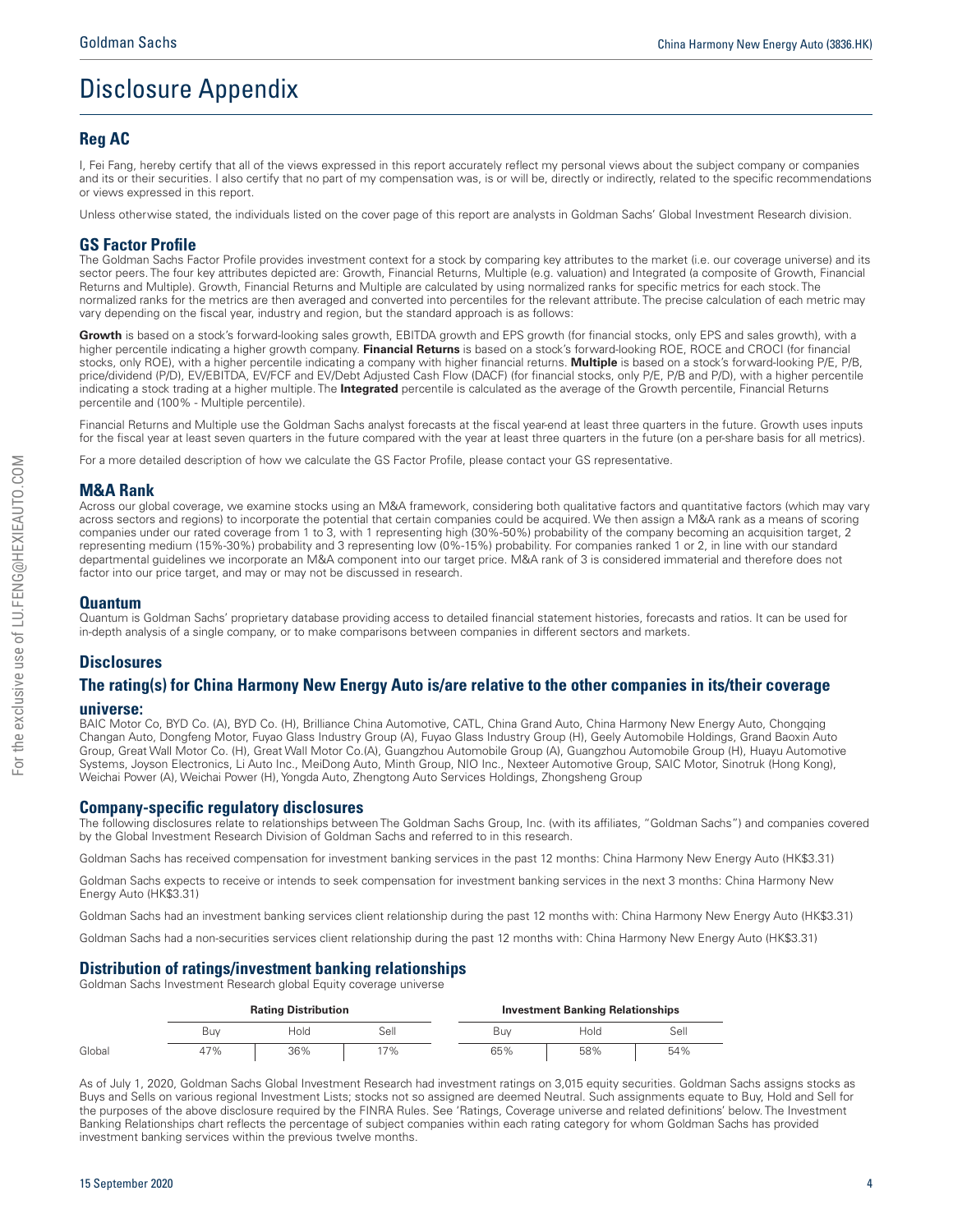## **Price target and rating history chart(s)**



The price targets shown should be considered in the context of all prior published Goldman Sachs research, which may or may not have included price targets, as well as developments relating to the company, its industry and financial markets

## **Regulatory disclosures**

#### **Disclosures required by United States laws and regulations**

See company-specific regulatory disclosures above for any of the following disclosures required as to companies referred to in this report: manager or co-manager in a pending transaction; 1% or other ownership; compensation for certain services; types of client relationships; managed/co-managed public offerings in prior periods; directorships; for equity securities, market making and/or specialist role. Goldman Sachs trades or may trade as a principal in debt securities (or in related derivatives) of issuers discussed in this report.

The following are additional required disclosures: **Ownership and material conflicts of interest:** Goldman Sachs policy prohibits its analysts, professionals reporting to analysts and members of their households from owning securities of any company in the analyst's area of coverage. **Analyst compensation:** Analysts are paid in part based on the profitability of Goldman Sachs, which includes investment banking revenues. **Analyst** as officer or director: Goldman Sachs policy generally prohibits its analysts, persons reporting to analysts or members of their households from serving as an officer, director or advisor of any company in the analyst's area of coverage. **Non-U.S. Analysts:** Non-U.S. analysts may not be associated persons of Goldman Sachs & Co. LLC and therefore may not be subject to FINRA Rule 2241 or FINRA Rule 2242 restrictions on communications with subject company, public appearances and trading securities held by the analysts.

**Distribution of ratings:** See the distribution of ratings disclosure above. **Price chart:** See the price chart, with changes of ratings and price targets in prior periods, above, or, if electronic format or if with respect to multiple companies which are the subject of this report, on the Goldman Sachs website at [https://www.gs.com/research/hedge.html.](https://www.gs.com/research/hedge.html)

#### **Additional disclosures required under the laws and regulations of jurisdictions other than the United States**

The following disclosures are those required by the jurisdiction indicated, except to the extent already made above pursuant to United States laws and regulations. **Australia:** Goldman Sachs Australia Pty Ltd and its affiliates are not authorised deposit-taking institutions (as that term is defined in the Banking Act 1959 (Cth)) in Australia and do not provide banking services, nor carry on a banking business, in Australia. This research, and any access to it, is intended only for "wholesale clients" within the meaning of the Australian Corporations Act, unless otherwise agreed by Goldman Sachs. In producing research reports, members of the Global Investment Research Division of Goldman Sachs Australia may attend site visits and other meetings hosted by the companies and other entities which are the subject of its research reports. In some instances the costs of such site visits or meetings may be met in part or in whole by the issuers concerned if Goldman Sachs Australia considers it is appropriate and reasonable in the specific circumstances relating to the site visit or meeting. To the extent that the contents of this document contains any financial product advice, it is general advice only and has been prepared by Goldman Sachs without taking into account a client's objectives, financial situation or needs. A client should, before acting on any such advice, consider the appropriateness of the advice having regard to the client's own objectives, financial situation and needs. A copy of certain Goldman Sachs Australia and New Zealand disclosure of interests and a copy of Goldman Sachs' Australian Sell-Side Research Independence Policy Statement are available at: [https://www.goldmansachs.com/disclosures/australia-new-zealand/index.html.](https://www.goldmansachs.com/disclosures/australia-new-zealand/index.html) **Brazil:** Disclosure information in relation to CVM Instruction 598 is available at [https://www.gs.com/worldwide/brazil/area/gir/index.html.](https://www.gs.com/worldwide/brazil/area/gir/index.html) Where applicable, the Brazil-registered analyst primarily responsible for the content of this research report, as defined in Article 20 of CVM Instruction 598, is the first author named at the beginning of this report, unless indicated otherwise at the end of the text. **Canada:** Goldman Sachs Canada Inc. is an affiliate of The Goldman Sachs Group Inc. and therefore is included in the company specific disclosures relating to Goldman Sachs (as defined above). Goldman Sachs Canada Inc. has approved of, and agreed to take responsibility for, this research report in Canada if and to the extent that Goldman Sachs Canada Inc. disseminates this research report to its clients. **Hong Kong:** Further information on the securities of covered companies referred to in this research may be obtained on request from Goldman Sachs (Asia) L.L.C. **India:** Further information on the subject company or companies referred to in this research may be obtained from Goldman Sachs (India) Securities Private Limited, Research Analyst - SEBI Registration Number INH000001493, 951-A, Rational House, Appasaheb Marathe Marg, Prabhadevi, Mumbai 400 025, India, Corporate Identity Number U74140MH2006FTC160634, Phone +91 22 6616 9000, Fax +91 22 6616 9001. Goldman Sachs may beneficially own 1% or more of the securities (as such term is defined in clause 2 (h) the Indian Securities Contracts (Regulation) Act, 1956) of the subject company or companies referred to in this research report. **Japan:** See below. **Korea:** This research, and any access to it, is intended only for "professional investors" within the meaning of the Financial Services and Capital Markets Act, unless otherwise agreed by Goldman Sachs. Further information on the subject company or companies referred to in this research may be obtained from Goldman Sachs (Asia) L.L.C., Seoul Branch. **New Zealand:** Goldman Sachs New Zealand Limited and its affiliates are neither "registered banks" nor "deposit takers" (as defined in the Reserve Bank of New Zealand Act 1989) in New Zealand. This research, and any access to it, is intended for "wholesale clients" (as defined in the Financial Advisers Act 2008) unless otherwise agreed by Goldman Sachs. A copy of certain Goldman Sachs Australia and New Zealand disclosure of interests is available at: [https://www.goldmansachs.com/disclosures/australia-new-zealand/index.html.](https://www.goldmansachs.com/disclosures/australia-new-zealand/index.html) **Russia:** Research reports distributed in the Russian Federation are not advertising as defined in the Russian legislation, but are information and analysis not having product promotion as their main purpose and do not provide appraisal within the meaning of the Russian legislation on appraisal activity. Research reports do not constitute a personalized investment recommendation as defined in Russian laws and regulations, are not addressed to a specific client, and are prepared without analyzing the financial circumstances, investment profiles or risk profiles of clients. Goldman Sachs assumes no responsibility for any investment decisions that may be taken by a client or any other person based on this research report. **Singapore:** Further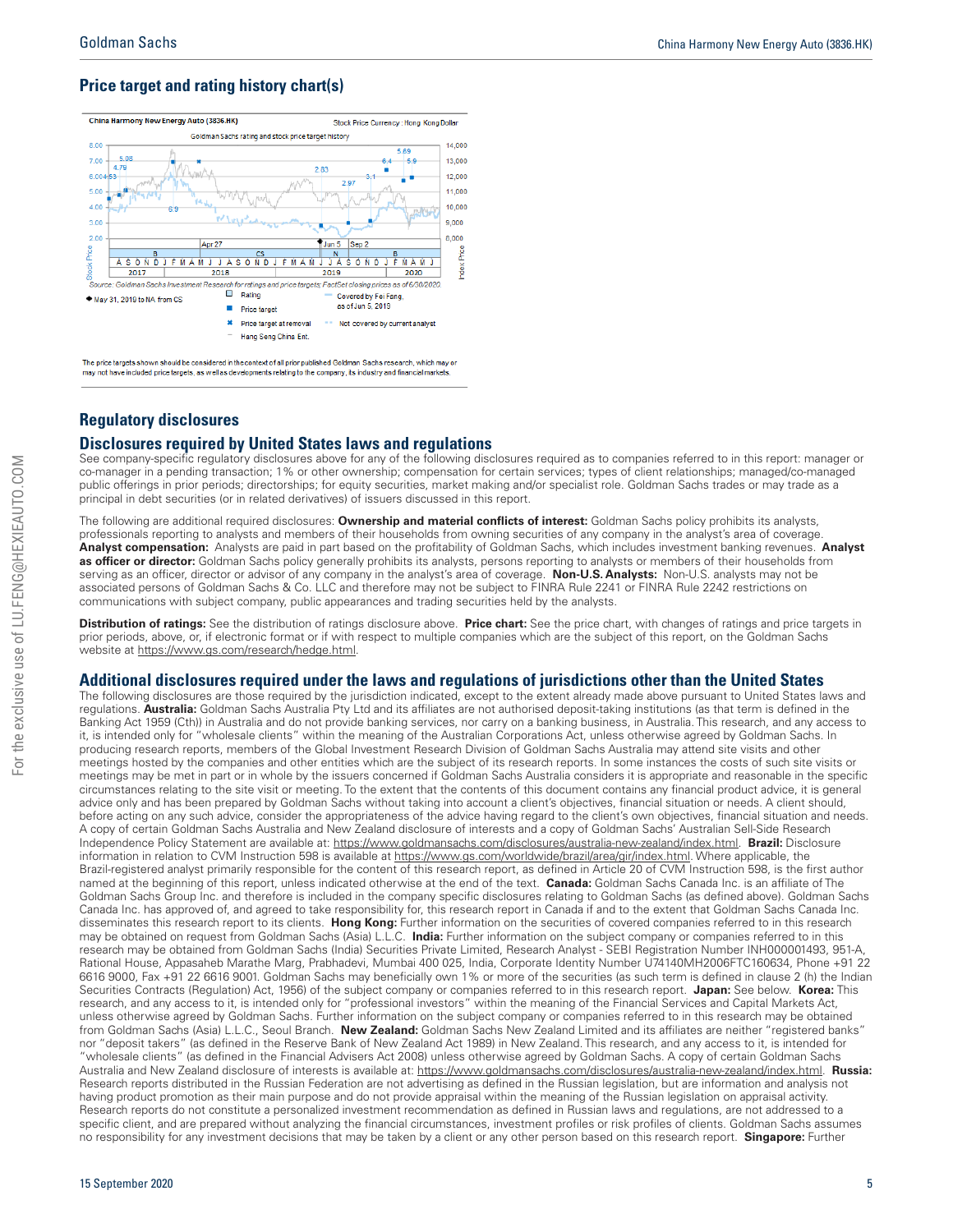information on the covered companies referred to in this research may be obtained from Goldman Sachs (Singapore) Pte. (Company Number: 198602165W). **Taiwan:** This material is for reference only and must not be reprinted without permission. Investors should carefully consider their own investment risk. Investment results are the responsibility of the individual investor. **United Kingdom:** Persons who would be categorized as retail clients in the United Kingdom, as such term is defined in the rules of the Financial Conduct Authority, should read this research in conjunction with prior Goldman Sachs research on the covered companies referred to herein and should refer to the risk warnings that have been sent to them by Goldman Sachs International. A copy of these risks warnings, and a glossary of certain financial terms used in this report, are available from Goldman Sachs International on request.

**European Union:** Disclosure information in relation to Article 6 (2) of the European Commission Delegated Regulation (EU) (2016/958) supplementing Regulation (EU) No 596/2014 of the European Parliament and of the Council with regard to regulatory technical standards for the technical arrangements for objective presentation of investment recommendations or other information recommending or suggesting an investment strategy and for disclosure of particular interests or indications of conflicts of interest is available at<https://www.gs.com/disclosures/europeanpolicy.html>which states the European Policy for Managing Conflicts of Interest in Connection with Investment Research.

**Japan:** Goldman Sachs Japan Co., Ltd. is a Financial Instrument Dealer registered with the Kanto Financial Bureau under registration number Kinsho 69, and a member of Japan Securities Dealers Association, Financial Futures Association of Japan and Type II Financial Instruments Firms Association. Sales and purchase of equities are subject to commission pre-determined with clients plus consumption tax. See company-specific disclosures as to any applicable disclosures required by Japanese stock exchanges, the Japanese Securities Dealers Association or the Japanese Securities Finance Company.

#### **Ratings, coverage universe and related definitions**

**Buy (B), Neutral (N), Sell (S) -**Analysts recommend stocks as Buys or Sells for inclusion on various regional Investment Lists. Being assigned a Buy or Sell on an Investment List is determined by a stock's total return potential relative to its coverage universe. Any stock not assigned as a Buy or a Sell on an Investment List with an active rating (i.e., a stock that is not Rating Suspended, Not Rated, Coverage Suspended or Not Covered), is deemed Neutral. Each region's Investment Review Committee manages Regional Conviction lists, which represent investment recommendations focused on the size of the total return potential and/or the likelihood of the realization of the return across their respective areas of coverage. The addition or removal of stocks from such Conviction lists do not represent a change in the analysts' investment rating for such stocks.

Total return potential represents the upside or downside differential between the current share price and the price target, including all paid or anticipated dividends, expected during the time horizon associated with the price target. Price targets are required for all covered stocks. The total return potential, price target and associated time horizon are stated in each report adding or reiterating an Investment List membership.

**Coverage Universe:** A list of all stocks in each coverage universe is available by primary analyst, stock and coverage universe at [https://www.gs.com/research/hedge.html.](https://www.gs.com/research/hedge.html)

**Not Rated (NR).** The investment rating and target price have been removed pursuant to Goldman Sachs policy when Goldman Sachs is acting in an advisory capacity in a merger or strategic transaction involving this company and in certain other circumstances. **Rating Suspended (RS).** Goldman Sachs Research has suspended the investment rating and price target for this stock, because there is not a sufficient fundamental basis for determining, or there are legal, regulatory or policy constraints around publishing, an investment rating or target. The previous investment rating and price target, if any, are no longer in effect for this stock and should not be relied upon. **Coverage Suspended (CS).** Goldman Sachs has suspended coverage of this company. **Not Covered (NC).** Goldman Sachs does not cover this company. **Not Available or Not Applicable (NA).** The information is not available for display or is not applicable. **Not Meaningful (NM).** The information is not meaningful and is therefore excluded.

#### **Global product; distributing entities**

The Global Investment Research Division of Goldman Sachs produces and distributes research products for clients of Goldman Sachs on a global basis. Analysts based in Goldman Sachs offices around the world produce research on industries and companies, and research on macroeconomics, currencies, commodities and portfolio strategy. This research is disseminated in Australia by Goldman Sachs Australia Pty Ltd (ABN 21 006 797 897); in Brazil by Goldman Sachs do Brasil Corretora de Títulos e Valores Mobiliários S.A.; Ombudsman Goldman Sachs Brazil: 0800 727 5764 and / or ouvidoriagoldmansachs@gs.com. Available Weekdays (except holidays), from 9am to 6pm. Ouvidoria Goldman Sachs Brasil: 0800 727 5764 e/ou ouvidoriagoldmansachs@gs.com. Horário de funcionamento: segunda-feira à sexta-feira (exceto feriados), das 9h às 18h; in Canada by either Goldman Sachs Canada Inc. or Goldman Sachs & Co. LLC; in Hong Kong by Goldman Sachs (Asia) L.L.C.; in India by Goldman Sachs (India) Securities Private Ltd.; in Japan by Goldman Sachs Japan Co., Ltd.; in the Republic of Korea by Goldman Sachs (Asia) L.L.C., Seoul Branch; in New Zealand by Goldman Sachs New Zealand Limited; in Russia by OOO Goldman Sachs; in Singapore by Goldman Sachs (Singapore) Pte. (Company Number: 198602165W); and in the United States of America by Goldman Sachs & Co. LLC. Goldman Sachs International has approved this research in connection with its distribution in the United Kingdom and European Union.

**European Union:** Goldman Sachs International authorised by the Prudential Regulation Authority and regulated by the Financial Conduct Authority and the Prudential Regulation Authority, has approved this research in connection with its distribution in the European Union and United Kingdom.

#### **General disclosures**

This research is for our clients only. Other than disclosures relating to Goldman Sachs, this research is based on current public information that we consider reliable, but we do not represent it is accurate or complete, and it should not be relied on as such. The information, opinions, estimates and forecasts contained herein are as of the date hereof and are subject to change without prior notification. We seek to update our research as appropriate, but various regulations may prevent us from doing so. Other than certain industry reports published on a periodic basis, the large majority of reports are published at irregular intervals as appropriate in the analyst's judgment.

Goldman Sachs conducts a global full-service, integrated investment banking, investment management, and brokerage business. We have investment banking and other business relationships with a substantial percentage of the companies covered by our Global Investment Research Division. Goldman Sachs & Co. LLC, the United States broker dealer, is a member of SIPC [\(https://www.sipc.org\)](https://www.sipc.org).

Our salespeople, traders, and other professionals may provide oral or written market commentary or trading strategies to our clients and principal trading desks that reflect opinions that are contrary to the opinions expressed in this research. Our asset management area, principal trading desks and investing businesses may make investment decisions that are inconsistent with the recommendations or views expressed in this research.

The analysts named in this report may have from time to time discussed with our clients, including Goldman Sachs salespersons and traders, or may discuss in this report, trading strategies that reference catalysts or events that may have a near-term impact on the market price of the equity securities discussed in this report, which impact may be directionally counter to the analyst's published price target expectations for such stocks. Any such trading strategies are distinct from and do not affect the analyst's fundamental equity rating for such stocks, which rating reflects a stock's return potential relative to its coverage universe as described herein.

We and our affiliates, officers, directors, and employees, excluding equity and credit analysts, will from time to time have long or short positions in, act as principal in, and buy or sell, the securities or derivatives, if any, referred to in this research.